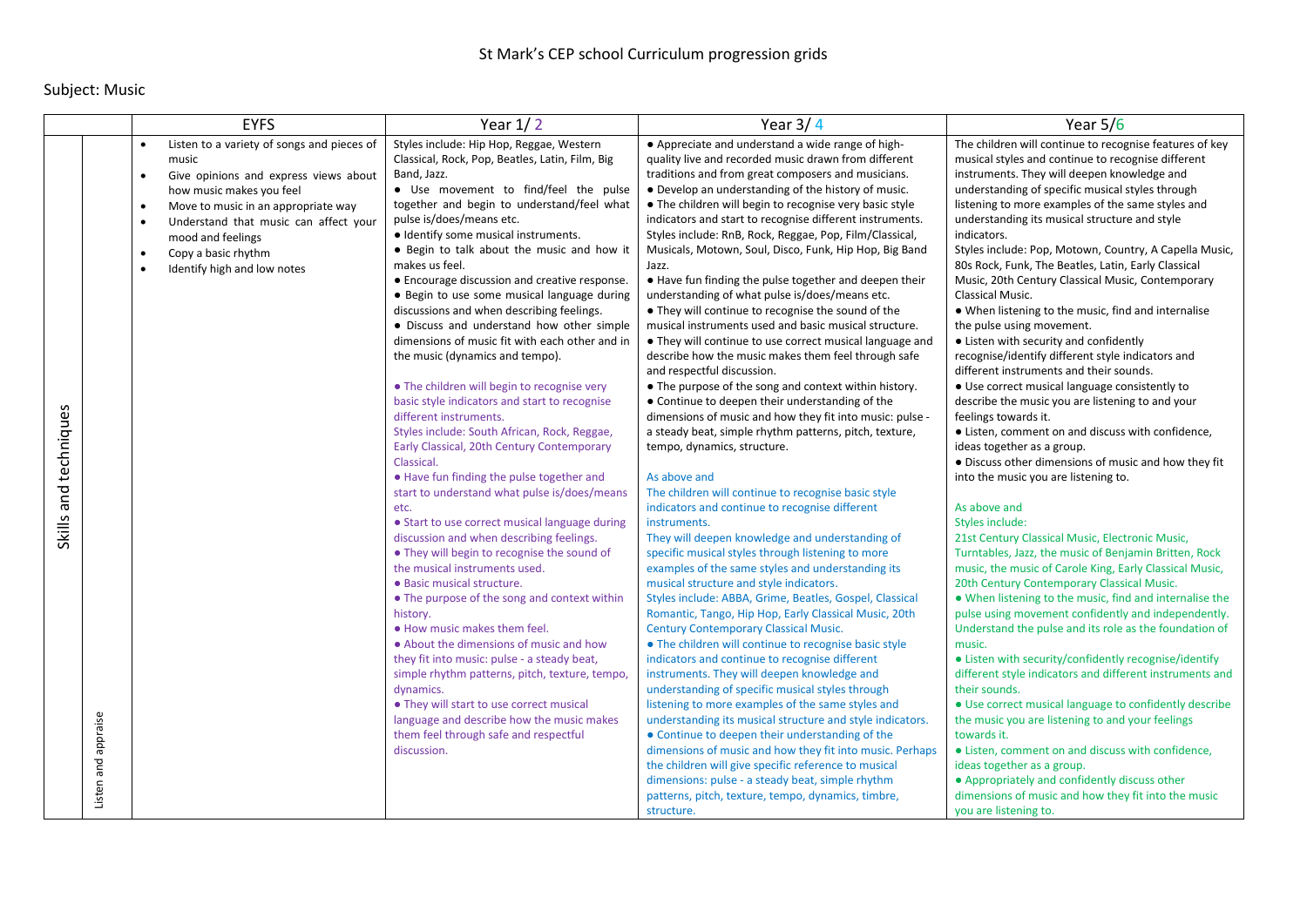|            | a. Games: Begin to understand how pulse,                | Within the context of the song being learnt, the children     | Within the context of the song being learnt, the      |
|------------|---------------------------------------------------------|---------------------------------------------------------------|-------------------------------------------------------|
|            | rhythm and pitch work together to create                | will continue to embed the foundations of the                 | children will continue to embed and deepen their      |
|            | music through Warm-up Games and Flexible                | dimensions of music, pulse, rhythm and pitch by playing       | growing knowledge and understanding of the            |
|            | Games.                                                  | Warm-up Games. Through fun, repetition                        | foundations of the dimensions of music, pulse, rhythm |
|            | <b>b. Singing:</b> Start to sing songs/raps together in | and the song they are learning about:                         | and pitch by playing Warm-up Games.                   |
|            | a group/ensemble.                                       | • Pulse - a steady beat.                                      | Progress through the Bronze, Silver and               |
|            | c. Playing Instruments: Use glocks, recorders           | • Rhythm - copy simple patterns and how they work with        | <b>Gold Challenges:</b>                               |
|            | or band instruments if appropriate. Start to            | pulse.                                                        | • Rhythm and Pitch Copy Back using one, two or three  |
|            | learn to play together in a band or ensemble.           | • Pitch - what it is, to copy it and to warm up their voices. | notes                                                 |
|            | d. Improvisation: Begin to learn that                   | • Progress though the differentiated Bronze, Silver and       | • Question and Answer using one, two or three notes.  |
|            | improvisation is when you make up your own              | Gold Challenges.                                              | Security, confidence and ease, will start to          |
|            | tune or rhythm. An improvisation is not written         | • Rhythm copy back - progress from teacher to pupil-led       | be apparent through:                                  |
|            | down or notated. If written down in any way or          | games.                                                        | . Body movement and within the context of the         |
|            | recorded, it becomes                                    | • Pitch copy back - using voices then instruments; one or     | Games Track being used.                               |
|            | composition.                                            | two notes                                                     | • Knowing, understanding and demonstrating how        |
|            | e. Composition: Start to learn that composition         | dependent on ability and song.                                | pulse and rhythm work together.                       |
|            | is creating very simple rhythms and melodies            | • Build on the understanding that pulse is the foundation     | • Understanding how the other dimensions of music     |
|            | that are notated or recorded in some way.               | of music upon which the other dimensions are built.           | are sprinkled through songs and pieces of music.      |
|            |                                                         | • Understand in greater depth how the other dimensions        |                                                       |
|            | a. Games: Continue to understand how pulse,             | of music are                                                  |                                                       |
|            | rhythm and pitch work together to create                | sprinkled through songs and pieces of music.                  |                                                       |
|            | music through Warm-up Games and Flexible                |                                                               |                                                       |
|            | Games.                                                  |                                                               |                                                       |
|            | <b>b. Singing:</b> Continue to sing songs/raps          |                                                               |                                                       |
|            | together in a group/ensemble.                           |                                                               |                                                       |
|            | c. Playing Instruments: Use glockenspiels,              |                                                               |                                                       |
|            | recorders or band instruments if                        |                                                               |                                                       |
|            | appropriate. Learn to play together in a band or        |                                                               |                                                       |
| ames       | ensemble.                                               |                                                               |                                                       |
|            | d. Improvisation: Continue to learn that                |                                                               |                                                       |
| O          | improvisation is when you make up your own              |                                                               |                                                       |
|            | tune or rhythm. An improvisation is not written         |                                                               |                                                       |
| Activities | down or notated. If written down in any way or          |                                                               |                                                       |
|            | recorded, it becomes a composition.                     |                                                               |                                                       |
|            | e. Composition: Continue to learn that                  |                                                               |                                                       |
|            | composition is creating simple rhythms and              |                                                               |                                                       |
|            | melodies that are notated or recorded in some           |                                                               |                                                       |
| Musical    | way.                                                    |                                                               |                                                       |
|            |                                                         |                                                               |                                                       |
|            |                                                         |                                                               |                                                       |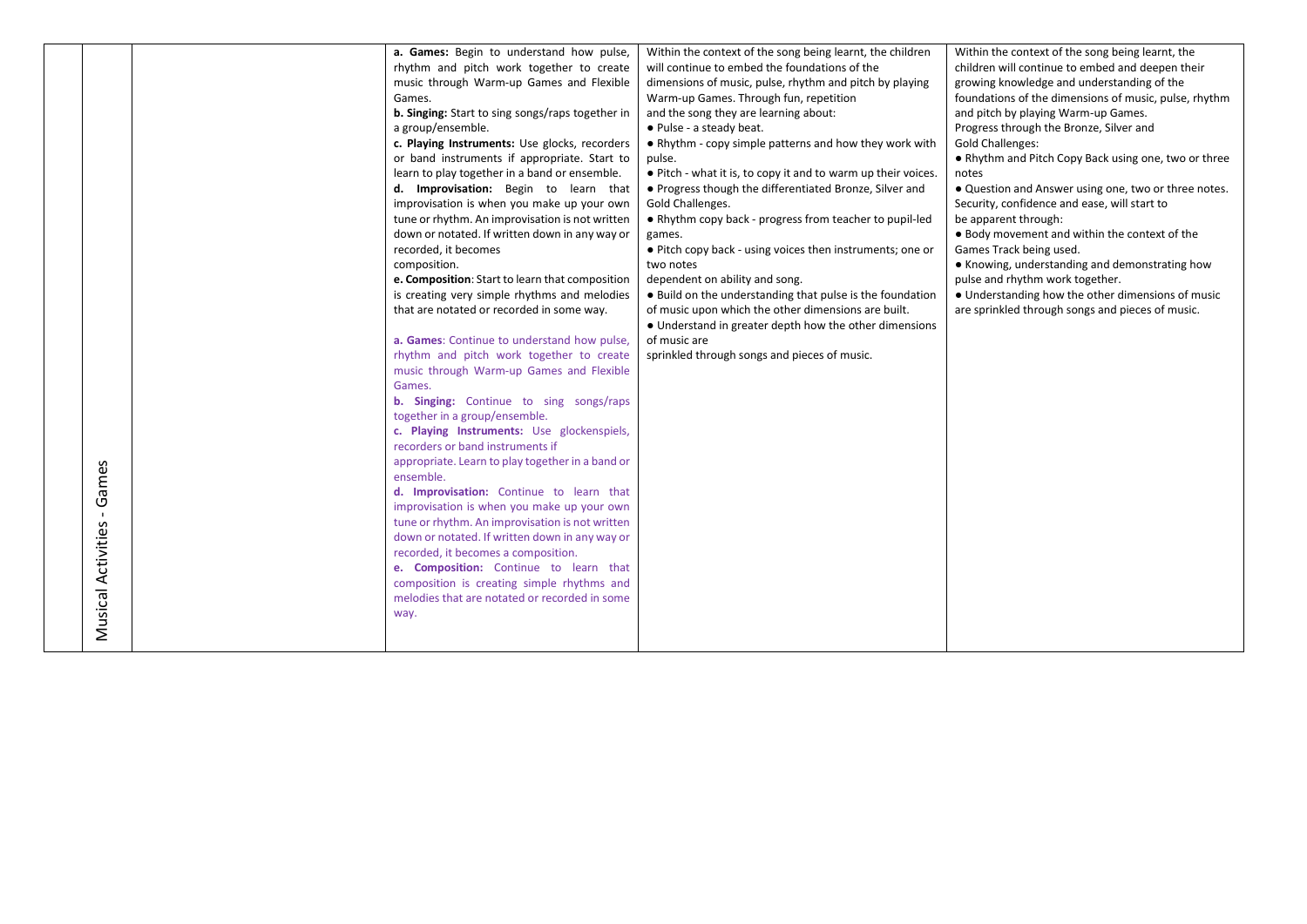| Singing<br>$\mathbf{I}$<br>Musical Activities    | $\bullet$<br>$\bullet$ | Sing a range of songs learned by heart<br>Perform songs to an audience<br>Add actions to a song                                                                                                                                      | Sing within a limited pitch range and<br>begin to understand:<br>• The importance of working together in an<br>ensemble or as part of a group.<br>. How important it is and why we warm up<br>our voices.<br>• How to join in and stop as appropriate -<br>learn how to follow a leader/conductor.<br>. How melody and words should be<br>interpreted.<br>. How to sing with good diction.<br>• How to perform with a good sense of pulse<br>and rhythm. | Sing in tune within a limited pitch range and continue to<br>understand:<br>• The importance of working together in an ensemble or<br>as part of a group and how the musical outcomes are of<br>higher quality when doing so.<br>. How important it is and why we warm up our voices,<br>posture, breathing and voice projection.<br>$\bullet$ How to join in and stop as appropriate – continue to<br>follow a leader/conductor confidently.<br>. How melody and words should be interpreted.<br>. How to sing with good diction.<br>. How to perform with a good send of pulse and rhythm.                                                                                                                                                                                                                                                                                                                                                                                                                                                                                                                                                                                                    | Sing within an appropriate vocal range with clear<br>diction and continue to understand:<br>• The workings of an ensemble/choir, how everything<br>fits together. Follow the leader/conductor and have a<br>chance to be the<br>leader/conductor.<br>• How important it is and why we warm up our voices,<br>posture, breathing and voice projection.<br>• Sing together with confidence, with increasingly<br>difficult melody and words, sometimes in two parts.<br>• Have a greater understanding of melody, words and<br>their importance and how to interpret a song<br>musically.<br>• Demonstrate musical quality and understanding of<br>how the interrelated dimensions of music play their<br>part.                                                                                     |
|--------------------------------------------------|------------------------|--------------------------------------------------------------------------------------------------------------------------------------------------------------------------------------------------------------------------------------|----------------------------------------------------------------------------------------------------------------------------------------------------------------------------------------------------------------------------------------------------------------------------------------------------------------------------------------------------------------------------------------------------------------------------------------------------------|-------------------------------------------------------------------------------------------------------------------------------------------------------------------------------------------------------------------------------------------------------------------------------------------------------------------------------------------------------------------------------------------------------------------------------------------------------------------------------------------------------------------------------------------------------------------------------------------------------------------------------------------------------------------------------------------------------------------------------------------------------------------------------------------------------------------------------------------------------------------------------------------------------------------------------------------------------------------------------------------------------------------------------------------------------------------------------------------------------------------------------------------------------------------------------------------------|---------------------------------------------------------------------------------------------------------------------------------------------------------------------------------------------------------------------------------------------------------------------------------------------------------------------------------------------------------------------------------------------------------------------------------------------------------------------------------------------------------------------------------------------------------------------------------------------------------------------------------------------------------------------------------------------------------------------------------------------------------------------------------------------------|
| Playing instruments<br><b>Musical Activities</b> | changed<br>$\bullet$   | Explore sounds and how they can be<br>Create own music<br>Explore body percussion<br>Investigate how instruments make<br>sounds - shaking, hitting, blowing etc.<br>Make own musical instruments and<br>explore the sounds they make | • Start to learn to play together in a band or<br>ensemble.<br>· Join in and stop as appropriate.<br>• Start to respond to simple musical cues such<br>as starting and stopping etc.<br>• Learn how to follow a leader/conductor.<br>. Play and move between differentiated parts<br>with a sound-before-symbol approach,<br>according to ability.<br>• Learn to play your instrument correctly and<br>treat it with respect.                            | Continue to play and move between differentiated parts<br>with a sound-before-symbol approach, according to<br>ability.<br>Use the notated parts provided if appropriate.<br>• Continue to experience playing together in a band or<br>ensemble. Join in and stop as appropriate. Respond to<br>musical cues such as starting and stopping. Learn how to<br>follow a leader/conductor.<br>• Learn to treat each instrument with respect and use<br>the correct techniques to play them.<br>• Begin to recognise/identify and musically demonstrate<br>awareness of a link between shape and pitch graphic<br>notations. Start to understand<br>the basics and foundations of notations if appropriate.<br>As above in greater depth and:<br>• Continue to experience playing together in a band or<br>ensemble. Join in and stop as appropriate.<br>Respond with more confidence to musical cues such as<br>starting and stopping. Learn how to follow a<br>leader/conductor.<br>• Continue to recognise/identify and musically<br>demonstrate awareness of a link between shape and<br>pitch graphic notations. Start to understand the basics<br>and foundations of notations if appropriate. | . Play differentiated parts with a sound-before-symbol<br>approach or using the notated scores. Choose parts<br>according to ability and play<br>them musically. Progress as appropriate between the<br>parts.<br>• Play and perform in solo and ensemble contexts,<br>playing musical instruments with increasing accuracy,<br>fluency, and maintaining an appropriate pulse.<br>• Demonstrate musical quality e.g. clear starts, ends of<br>pieces/phrases, technical accuracy etc. Maintain an<br>independent part in a small group.<br>• Continue to treat each instrument with respect and<br>use the correct techniques to play them.<br>As above with a greater depth of understanding and<br>. Build on understanding the basics and foundations of<br>formal notation - an introduction. |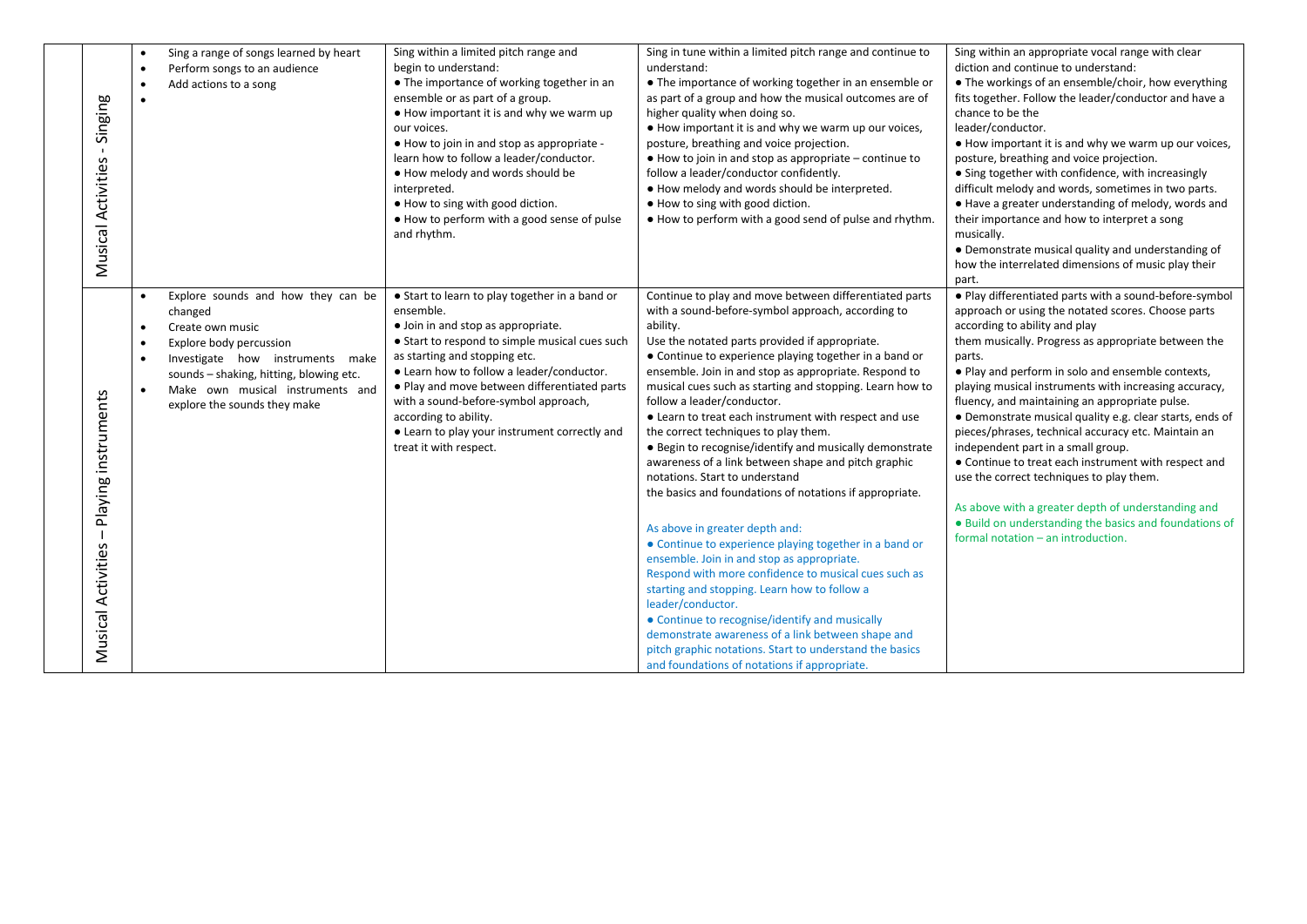|                    |           |                                          | • Clap and improvise (simple rhythmic      | Through differentiated challenges, the children will      | • Understand what musical improvisation means.                                |
|--------------------|-----------|------------------------------------------|--------------------------------------------|-----------------------------------------------------------|-------------------------------------------------------------------------------|
|                    | $\bullet$ | Join in with call and response songs and | patterns).                                 | deepen their knowledge and understanding of               | Improvise and perform in solo and ensemble contexts,                          |
|                    |           | nursery rhymes                           | • Copy back.                               | improvisation.                                            | use quality not quantity                                                      |
|                    | $\bullet$ | Create own music                         | · Question and Answer.                     | • Progress through the differentiated Bronze, Silver and  | of notes.                                                                     |
|                    | $\bullet$ | Clap rhythms                             | • Sing and Improvise (simple patterns).    | Gold Challenges.                                          | • Continue to create more complex rhythms and                                 |
|                    | $\bullet$ | Experiment with sounds and rhythm        | • Copy back using voices.                  | o Sing, Play and Copy back -clapping progressing to using | melodies and create their own rhythmic patterns that                          |
|                    |           | inside and outside                       | • Question and Answer using voices.        | instruments.                                              | lead to melodies.                                                             |
|                    |           |                                          | • Play and Improvise (simple patterns).    | o Copy back a musical idea.                               | . Progress through the differentiated Bronze, Silver                          |
|                    |           |                                          | • Copy back using instruments.             | o Play and Improvise - using instruments.                 | and Gold Challenges in Year 5.                                                |
|                    |           |                                          | • Question and Answer using instruments.   | o Invent a musical answer using one or two notes.         | Autumn and spring units:                                                      |
|                    |           |                                          | • Improvise! Take it in turns to improvise | o Improvise! - using two notes on instruments.            | • Sing, Play and Copy back - clapping progressing to                          |
|                    |           |                                          | using one or two notes.                    | o Listen to each other's musical ideas.                   | using instruments.                                                            |
|                    |           |                                          |                                            |                                                           | Play and Improvise - using instruments, invent a                              |
|                    |           |                                          |                                            | As above and                                              | musical answer using one, two or three notes.                                 |
|                    |           |                                          |                                            | Progress through the differentiated Bronze, Silver and    | Improvise! - using up to three notes on instruments.                          |
|                    |           |                                          |                                            | <b>Gold Challenges:</b>                                   | Summer 1-unit Bronze, Silver and Gold                                         |
|                    |           |                                          |                                            | • Play and Improvise – using instruments. Invent a        | Challenges:                                                                   |
|                    |           |                                          |                                            | musical answer using one, two or three notes.             | Challenge 1 - clapping riffs.                                                 |
|                    |           |                                          |                                            | • Improvise! - using up to three notes on instruments.    | Challenge 2 - playing riffs using one, two or three                           |
|                    |           |                                          |                                            | Listen to each other's musical ideas.                     | notes.                                                                        |
|                    |           |                                          |                                            | • To listen and copy musical ideas by ear (rhythmic or    | Challenge 3 - Question and Answer using one, two or                           |
|                    |           |                                          |                                            | melodic).                                                 | three notes.                                                                  |
|                    |           |                                          |                                            | • To create musical rhythms and melodies as answers as    | Challenge 4 - Improvise using one, two or three notes.                        |
|                    |           |                                          |                                            | part of a group and as a soloist.                         |                                                                               |
|                    |           |                                          |                                            | . To respect each other's musical ideas and efforts.      | • Deepen your understanding of what musical                                   |
|                    |           |                                          |                                            |                                                           | improvisation means.<br>Continue to Improvise and perform confidently in solo |
| - Improvisation    |           |                                          |                                            |                                                           | and ensemble                                                                  |
|                    |           |                                          |                                            |                                                           | contexts, use quality not quantity of notes.                                  |
|                    |           |                                          |                                            |                                                           | • Continue to create more complex rhythms and                                 |
|                    |           |                                          |                                            |                                                           | melodies and create                                                           |
|                    |           |                                          |                                            |                                                           | their own rhythmic patterns that lead to melodies.                            |
|                    |           |                                          |                                            |                                                           | • Progress through the differentiated Bronze, Silver                          |
|                    |           |                                          |                                            |                                                           | and Gold Challenges in Year 6.                                                |
| Musical Activities |           |                                          |                                            |                                                           | • Challenge 1 - clapping riffs.                                               |
|                    |           |                                          |                                            |                                                           | • Challenge 2 - playing riffs using one, two or three                         |
|                    |           |                                          |                                            |                                                           | notes.                                                                        |
|                    |           |                                          |                                            |                                                           | • Challenge 3 - Question and Answer using one, two or                         |
|                    |           |                                          |                                            |                                                           | three notes.                                                                  |
|                    |           |                                          |                                            |                                                           | • Challenge 4 - Improvise using one, two or three                             |
|                    |           |                                          |                                            |                                                           | notes.                                                                        |